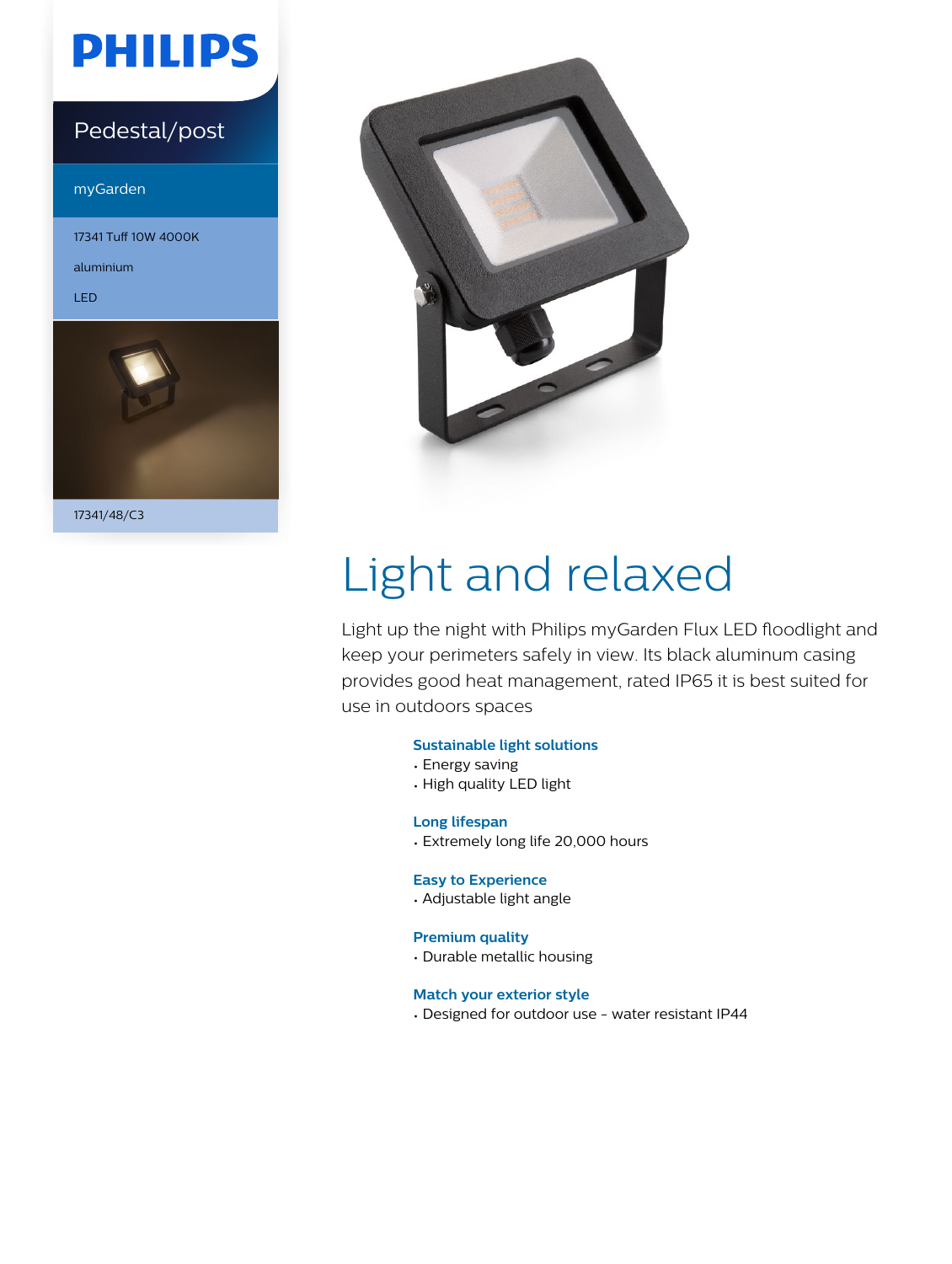### 17341/48/C3

## **Highlights**

#### **Energy saving**



This Philips energy saving lamp conserves energy compared to traditional light sources, helping you to save money on your electricity bills and do your bit for the environment.

#### **High quality LED light**



#### **Extremely long life**



A light source you can trust. Philips LED lights offer an extremely long-life of at least 20,000 hours (which equals 20 years on basis of an average use of 3 hours / day with an amount of at least of 13,000 on/off switching cycles). It feels so comfortable to think that you won't have to worry about maintenance or lamp replacement while having the perfect light ambiance in your home.

#### **Adjustable light angle Durable metallic housing Designed for outdoor use**

This Philips outdoor light is especially designed for humid outdoor environments. It was tested rigorously to ensure its water resistance. The IP level is described by two figures: the first one refers to the protection level against dust, the second against water. This outdoor light is designed with IP44: it is protected against splashing water, this product is most common and ideal for general outdoor use.

The LED technology, integrated into this Philips lamp, is a uniquely developed solution by Philips. While instantly turned on, it enables an optimal light output and brings out vivid colors in your home.

## **Specifications**

#### **Design and finishing**

- Color: aluminium
- Material: aluminium

#### **Extra feature/accessory incl.**

- Fully weatherproof: Yes
- LED integrated: Yes

#### **Miscellaneous**

- Especially designed for: Garden & Patio
- Style: Functional
- Type: Pedestal/post
- EyeComfort: No

#### **Product dimensions & weight**

- Height: 11.9 cm
- Length: 12.7 cm
- Net weight: 0.420 kg
- Width: 3.8 cm